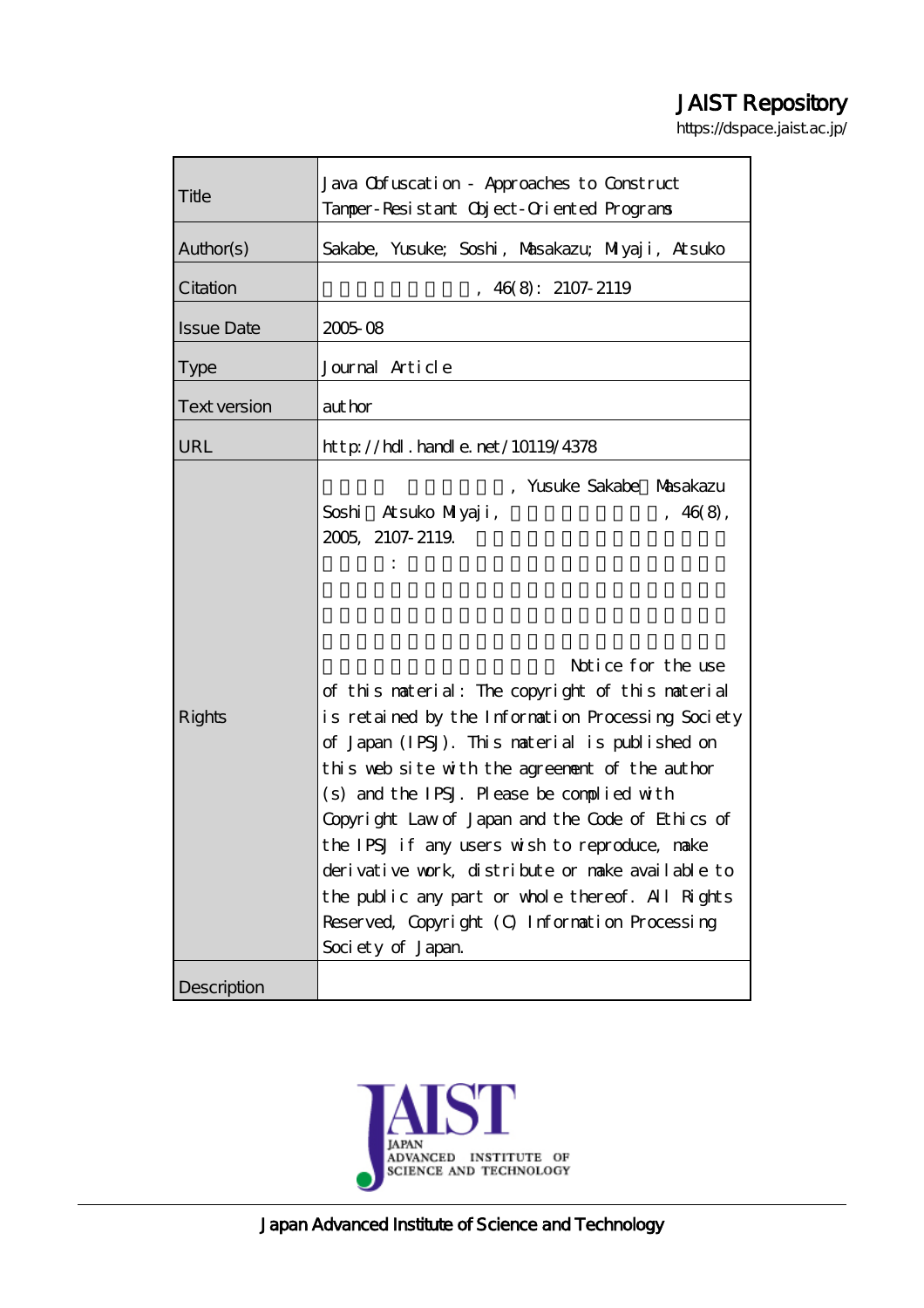## Java Obfuscation - Approaches to Construct Tamper-Resistant Object-Oriented Programs

#### YUSUKE SAKABE.<sup>†</sup> MASAKAZU SOSHI<sup>†</sup> and ATSUKO MIYAJI<sup>†</sup>

In Java programs, it is difficult to protect intellectual property rights and secret information in untrusted environments, since they are easy to decompile and reverse engineer. Consequently realization of software obfuscation becomes increasingly important. Unfortunately previous software obfuscation techniques share a major drawback that they do not have a theoretical basis and thus it is unclear how effective they are. Therefore we shall propose new software obfuscation techniques for Java in this paper. Our obfuscation techniques take advantage of features of object-oriented languages, and they drastically reduce the precision of points-to analysis of the programs. We show that determining precise points-to analysis in obfuscated programs is NP-hard and the fact provides a theoretical basis for our obfuscation techniques. Furthermore, in this paper we present some empirical experiments, whereby we demonstrate the effectiveness of our approaches.

#### 1. Introduction

With the wide spread of computer networks such as the Internet, a huge number of computers of different architectures are now interconnected through the networks. As a result, the classical style of software distribution in binary code form is rapidly being replaced by the one in source code form. Notable examples of such a way of software distribution are via Perl scripts, JavaScripts, and Java applications. Here,  $Jawa^{3}$  is one of the most promising object-oriented languages used in the large range, for example, in developing network servers or tiny applications on cellular phones. Java applications are usually distributed over the Internet as Java *class files*, i.e., hardwareindependent binary codes that contain virtually all the information of the original Java sources. Hence, these class files are easy to decompile.

In such situations, malicious users and hosts can analyze software distributed over the Internet and can extract secret information and/or proprietary algorithms from it. Unfortunately encryption is hardly competent to solve the problems since encrypted programs must be eventually decrypted into executable forms and then adversaries can intercept them in hostile environments.

Consequently realization of software with *tamper-resistance*, which means the difficulty

to read and modify the software in an unauthorized manner, becomes increasingly important. Although tamper-resistant software can be realized with the help of hardware, much attention is now being focused on *software obfuscation*, which transforms a program into a tamper resistant form. Thus software obfuscation has been vigorously studied so  $far^{2(0,4)}(0,7)(0,0,11) \sim 14(0,16)(0,18)(0,19)(0,23)$  Unfortunately previous software obfuscation techniques share a major drawback that they do not have a theoretical basis and thus it is unclear how effective they are.

In order to mitigate such a situation, Wang et al. proposed a software obfuscation technique based on the fact that aliases in a program drastically reduce the precision of static analysis of the  $program^{23}$ . However, their approach is limited to the intraprocedural analysis. Since a program consists of many procedures in general, whether or not it is obfuscated, we must conduct interprocedural analysis. Hence Ogiso et al. proposed obfuscation techniques with the use of function pointers and arrays, which greatly hinder interprocedural analysis<sup>18),19</sup>. Their works are also successful in providing theoretical bases for the effect of obfuscation techniques.

However the techniques in 18), 19), 23) cannot straightforwardly apply to object-oriented languages, especially, to Java. Furthermore, some theoretical basis should be provided for the obfuscation techniques. Unfortunately, most of previous obfuscation techniques fail to meet all of these requirements at once.

<sup>†</sup> School of Information Science, Japan Advanced Institute of Science and Technology

Presently with Sony Corporation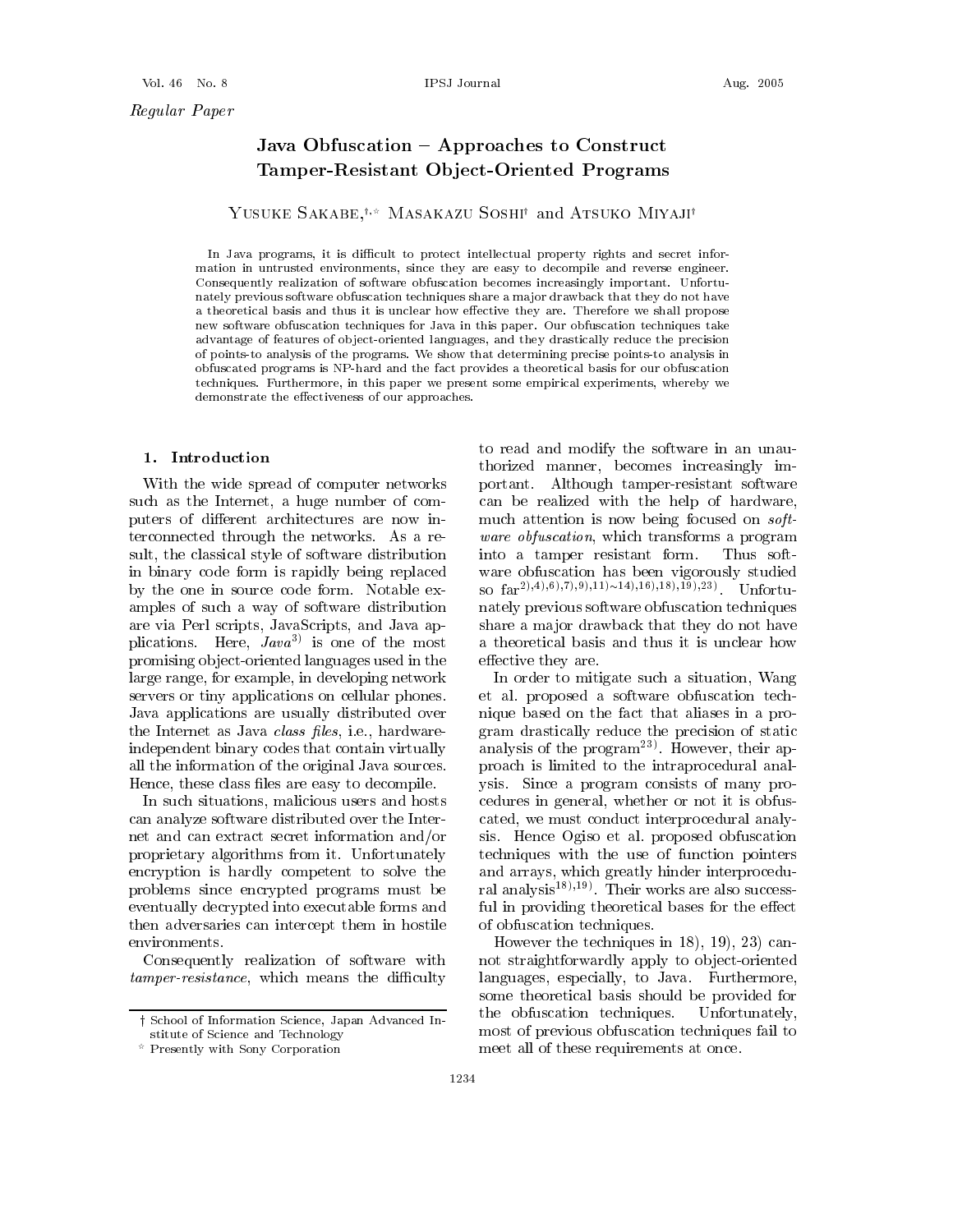Here we observe that Java is an objectoriented language, which has some advanced features such as:

- addition/deletion of a part of program without changing existing objects,
- establishment of relationship between one object and another,
- ease of maintenance, and so on.

However in some cases such features make it significantly difficult to perform precise analysis of programs. For example, in the presence of *polymorphism* (see Sect. 2), precise *points-to analysis* is known to be P-space complete<sup>5),10</sup>, which means that there is very little possibility of finding precise solution in such a situation.

From the observation above, we shall propose novel software obfuscation techniques for Java, which take advantage of the features of polymorphisms. Hence the techniques are easily applicable to other object-oriented languages such as  $C_{++}$ . In addition, technically our obfuscation techniques are based on the difficulty of points-to analysis, which can be proved to be NP-hard. Therefore, we can also provide a theoretical basis to the techniques.

Finally, in this paper we present some empirical experiments, whereby we demonstrate the effectiveness of our approaches.

The rest of the paper is structured as follows. In Sect. 2 and Sect. 3, we explain about Java and software analysis in general. Next in Sect. 4, we discuss related work and point out the drawbacks. In order to solve such problems, we propose new obfuscation techniques in Sect. 5, and we evaluate our techniques in Sect. 6 and 7. Then we discuss several aspects of our work in Sect. 8 and finally we conclude this paper in Sect. 9.

#### 2. Java

Our obfuscation techniques take advantage of functions of Java as an object-oriented language such as polymorphism. Therefore, before going into details of the techniques, in this section we explain about the functions that we use.

#### 2.1 Object-oriented Languages

Object-orientation is the framework to describe a program with objects and messages. Object-oriented languages have advantages over traditional languages such as C from the viewpoint of cost for reuse or maintenance of programs.

Object-oriented languages mainly consist of the following three foundations:

```
interface F \{public void m();
ļ
class A implements F \{public void m() \{System.out.println("I'm A");
\mathcal{E}class B implements F \{public void m() \{System.out.println("I'm B");
  \left\{ \right\}\}\{F \circ bj\}obj = new A();
  cl: obj.m();
  obj = new B();
  c2: obj.m();
ļ
```
Fig. 1 Example of Interface

- $(1)$ encapsulation: integrates data and routines.
- $(2)$ inheritance: defines a hierarchical relationships among objects, and
- $(3)$ polymorphism: handles different functions by a unique name.

While these functions often make it easier to implement programs for large scale or advanced application, the behavior of the program is likely to be more complex. As a result, the analysis of object-oriented programs often becomes more difficult. Our proposed obfuscation techniques exploit this fact.

In the rest of this section, we present *Polymorphism on Java*, which is ingeniously used in our proposed obfuscation techniques.

#### 2.2 Polymorphism in Java

In Java, we can implement polymorphism by the following features;

- method override with class subtyping,  $(1)$
- $(2)$ *interface*, or
- $(3)$ method overload.

We explain how to implement polymorphism with interface and method overload, which are used for our obfuscation techniques.

#### Interface

Fig. 1 is an example of the use of *interface*. The variable obj is defined to have the type of *interface* F, therefore obj can be an instance of a class that *implements* interface F. When this

1235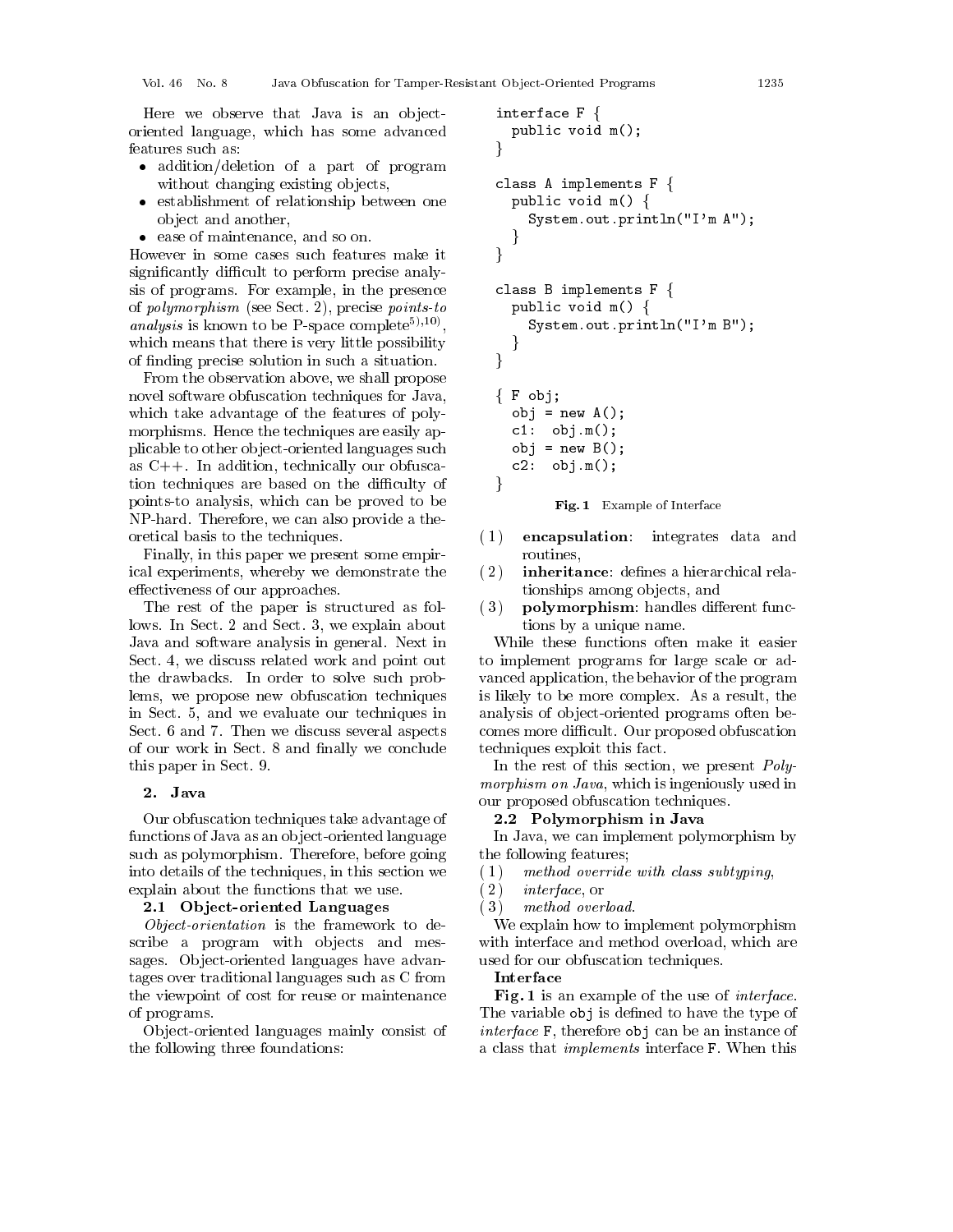```
IPSJ Journal
```

```
static void m(int arg) {
  System.out.println("int");
J
static void m(char arg) {
  System.out.println("char");
ļ
{ int i=0; char c=0;
  c1: m(i);c2: m(c);J
```
#### Fig. 2 Example of Overloading

code is executed, the string " $\Gamma$ m A" is printed at the program site  $c1$ , because obj is an instance of class  $A$ . And at the site  $c2$ , the program prints "I'm  $B$ " because obj is an instance of class B there.

Here notice that the code  $obj.m()$  at  $c1$  is identical to the one at  $c2$ , although, different methods are called according to the class types of obj. The behavior cannot be decided when the program is compiled, but is dynamically decided when it is executed.

#### Method overloading

Next in Fig. 2, we show a Java code that performs method overloading. At the sites c1 and c2, methods of the same name m are called. The difference between them is the type of the arguments, which is int at site c1 and char at c2. Consequently the string printed on the terminal is "int" and "char", respectively. If there are some methods with the same name, the types or the number of the arguments determine which method should be called.

#### 3. Software analysis and points-to analysis

In this section we present what is software analysis (especially points-to analysis) and describe a threat model we suppose in this paper, i.e., what attackers can or cannot do.

If an adversary is trying to gather or tamper secret information in a program, first he must analyze it by some means. The major and important approach of software analysis is *static analysis*<sup>1</sup>,<sup>15</sup>,<sup>17</sup>. The objective of static analysis is to extract useful information from a program without running it. Generally speaking, static analysis first builds the (control) flow graph of the program and then examines the control flow or data flow of the program through the graph. Static analysis will be discussed in

a more formal manner in Sect. 6.

For object-oriented languages such as Java, points-to analysis, which is a kind of static analysis, is important to investigate the behavior of a program. At each program point, points-to analysis determines to which object a reference may refer during execution. When a reference is used in an object oriented program, it can potentially refer to many objects of the same type as the reference and thus static (points-to) analysis is much deterred. Furthermore, notice that in almost all cases, a program has multiple ifstatements. In such a case, generally speaking, it is well-known that it is undecidable to determine which path is executable<sup>1),20</sup>). Hence the existence of if-statements hinders precise points-to analysis. Putting it altogether, we can conclude that it is remarkably hard to perform points-to analysis<sup>5</sup>,<sup>20</sup>. Actually many pointsto problems are known to be not easier than NP-complete $^{17}$ .

Now it should be easy to see that as the numbers of references and variables of the same type as the references increase, static analysis be comes more difficult. Moreover, as the number of execution paths due to possible combination of if-branches increases, the analysis also becomes more difficult. Our proposed obfuscation techniques exploit the features of polymorphism and succeed in making points-to analysis significantly harder by increasing the number of execution paths that we should examine in the analysis. This will be discussed in Sect. 8.

Finally, in this paper we suppose that what attackers can do is to perform static analysis on obfuscated programs. Therefore, we do not assume that they can perform analysis of any other types, for instance, analysis with a debugger with breakpoint functionalities, which is called *dynamic* analysis

#### 4. Related work

In this section, we discuss some of existing software tamper-resistance approaches.

In 1997, Mambo proposed new software obfuscation techniques in which frequency distributions of instructions in obfuscated programs are made as uniformly as possible by limiting

1236

Therefore we usually conduct static analysis on the assumption 'meet over all paths'. This will be further discussed in Sect. 6.

However, we are doing research on software obfuscation techniques resistant to dynamic analysis. We hope that we can publish it in a near future.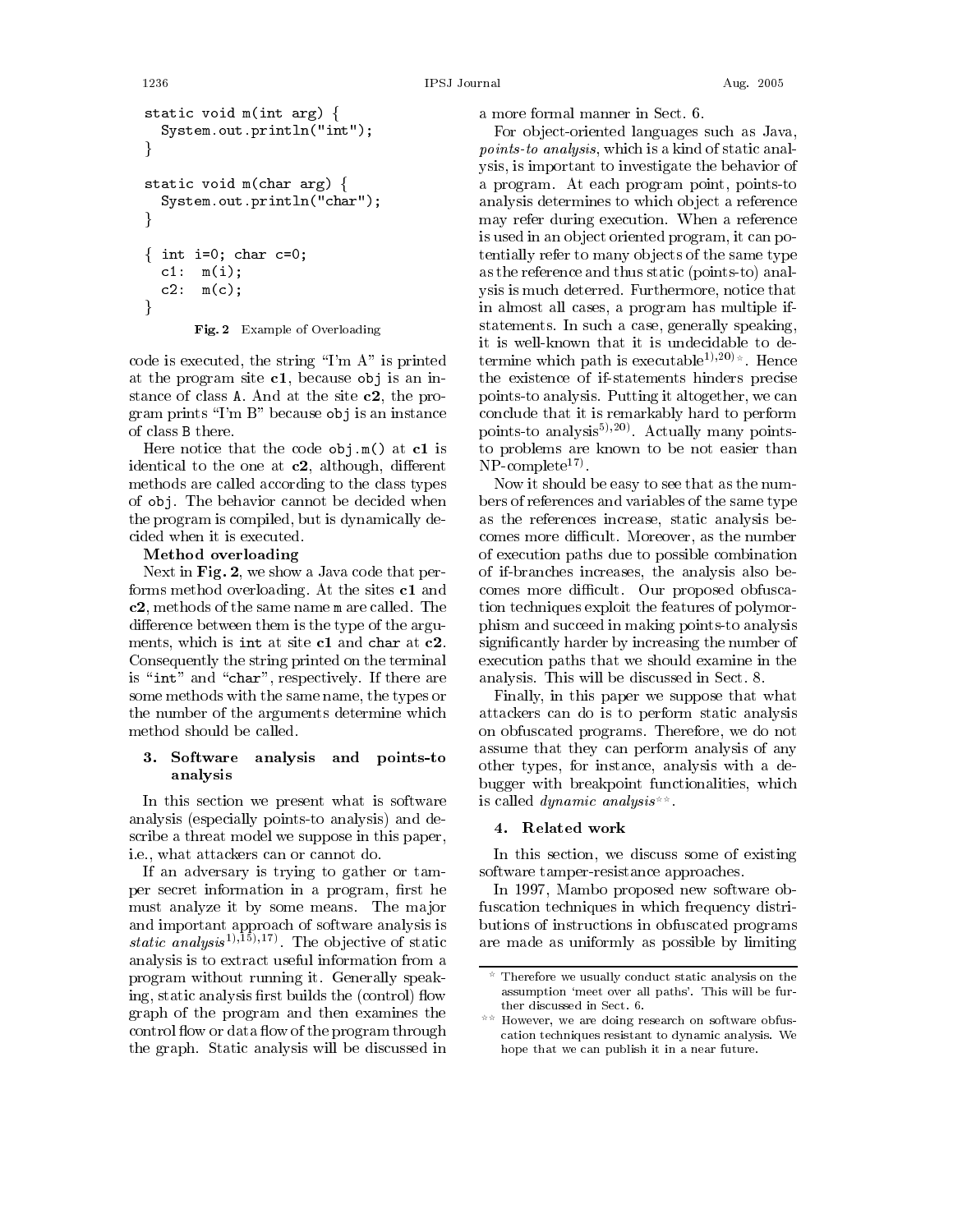available instructions for obfuscation<sup>14)</sup>.

Keeping in mind application to mobile agent systems, Hohl proposed the concept of 'timelimited blackbox security', which provides tamper-resistance until a prescribed time limit in order to protect mobile agents against attacks mounted by malicious hosts<sup>12)</sup>.

Unfortunately previous software obfuscation techniques share a major drawback that they do not have a theoretical basis and thus it is unclear how effective they are.

In order to mitigate such a situation, Wang et al. proposed a software obfuscation technique based on the fact that aliases in a program drastically reduce the precision of static analysis of the  $program^{23}$ . However, their approach is limited to the intraprocedural analysis. Since a program consists of many procedures in general, whether or not it is obfuscated, we must conduct interprocedural analysis. Hence Ogiso et al. proposed obfuscation techniques with the use of function pointers and arrays, which greatly hinder interprocedural analysis<sup>18</sup>),<sup>19</sup>. Their works are also successful in providing the theoretical basis for the effect of obfuscation techniques.

Chow et al. proposed an obfuscation technique, which also has a theoretical basis<sup>6</sup>. Their approach embeds an intractable problem with respect to computational complexity theory into a program to be obfuscated. Consequently, to analyze the obfuscated program is equivalent to solve the intractable problem. Their approach is very interesting and seems promising. However, we can point out two significant differences between their approach and ours. First, our approach does not embed an intractable problem as a whole into the obfuscated program. From the viewpoint of computational complexity theory, such transformation as in 6) is not always necessary since all we need is polynomial reducibility between the intractable problem and some analysis problem (see Sect. 6). Second, their approach does not suppose object oriented languages and hence it would be difficult to apply it to object oriented programs.

Most of the techniques in  $6$ ,  $18$ ,  $19$ , 23) cannot straightforwardly apply to objectoriented languages, especially, to Java, because they require the use of *pointers* or *goto statements*, which are not supported in Java. Therefore we need now obfuscation techniques that can be applicable to Java.

Collberg et al. proposed some obfuscation techniques using object-oriented features<sup>7</sup>, however their techniques are limited to rather simple ones, e.g., disturbance of class hierarchies. Furthermore they do not provide any theoretical basis about how effective their techniques are.

Tyma proposed "overload induction" techniques<sup>22)</sup>, although they do not take obfuscation into consideration. They transform the identifiers of multiple methods into an identifier of a smaller length. So at first glance, the proposed technique in Sect. 5.1 would seem similar to them. However, one of the biggest differences between them is that our approach can transform arguments and return values of methods into the same identifiers.

Sosonkin et al. propose obfuscations of object-oriented programs<sup>21)</sup>. In their paper they propose three obfuscation techniques, *i.e.*, class coalescing, class splitting, and type hiding. The techniques are interesting, although, they also are not based on theories. However, they seem to be independent of our proposed techniques, and could be combined with ours to strengthen obfuscation.

#### 5. Proposed obfuscation techniques

From the discussions so far, in this section we shall propose new software obfuscation techniques using object-oriented features of Java.

#### 5.1 Use of Polymorphism

Our obfuscation procedures with respect to polymorphism on Java are given below. They consist of three phases: (1) Introduction of method overloading, (2) Introduction of interfaces and dummy classes, and (3) Change types and new sentences. Below, the procedures are concisely described because of space limitation. Also notice that although the example programs below that result from obfuscation are intentionally not so obfuscated for the purpose of explanation, it is not difficult to transform a program into any more obfuscated form.

#### 5.1.1 Introduction of method overloading

At first, we randomly pick some classes to be obfuscated and add some number of dummy methods in the classes so that the number of the methods of each class becomes the same.

In Java there are two types of method, *instance* method and static (class) method, and our procedure does not count static methods. Hereinafter a 'method' means instance method.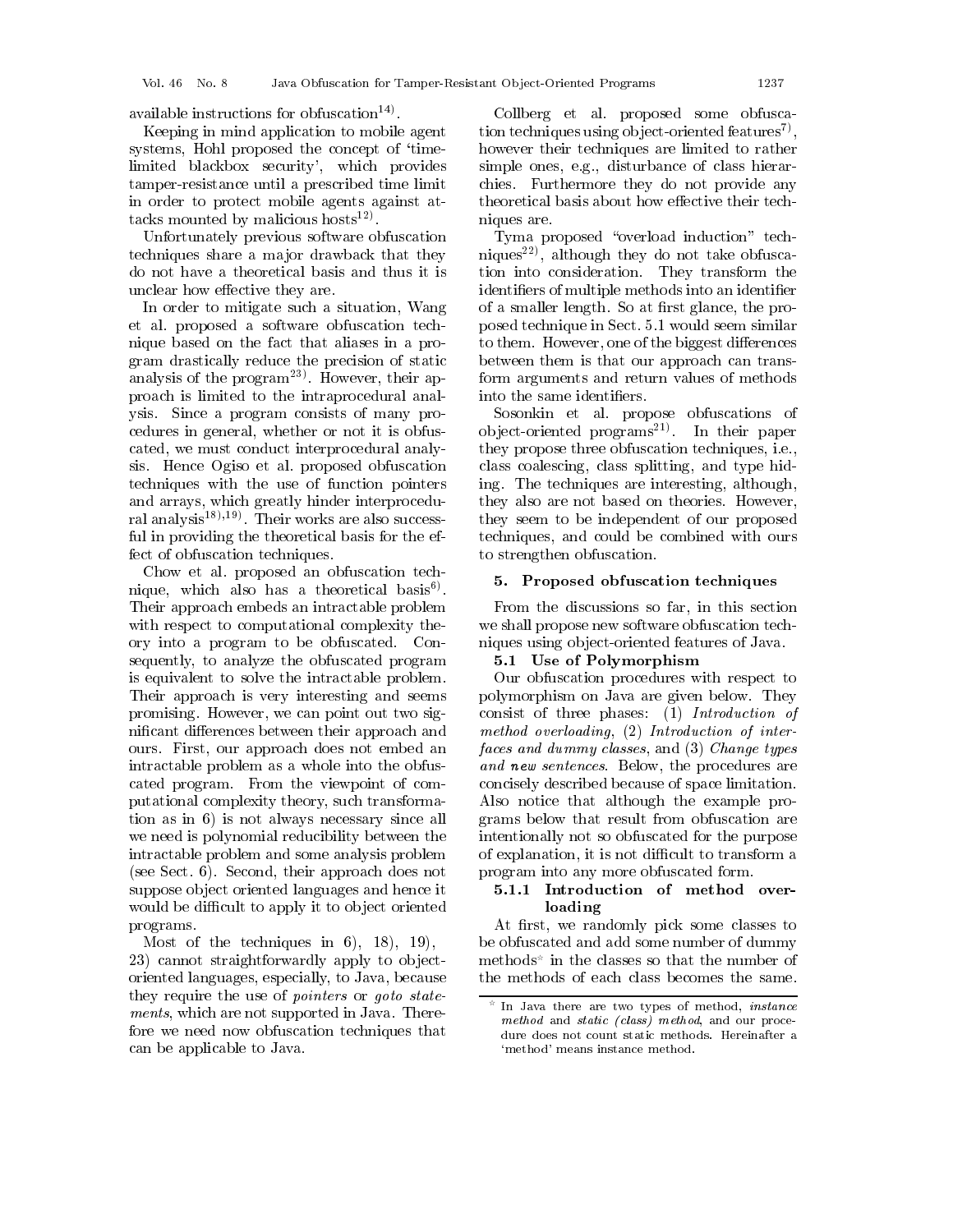Let  $s$  be the number of the methods (including dummy methods). Then we introduce new classes Ag and Rt as preparation. Class Rt manages information of return types and values, and class Ag and its subclasses manage argument types and values. Furthermore, we create new classes  $Ag1 \sim Ags$  derived from Ag.

Next, we change the name of every method contained in the classes into the same name. Then we change the type of a return value of every method into type Rt, and change the type of the arguments into a type of subclasses of Ag.

An example process of the definition changes of methods just described above are depicted in Fig. 3 and Fig. 4. Let us suppose that class A and B in Fig. 3 are chosen to be obfuscated. Then the name of every method in two classes changes into 'm', and a dummy method is added to class A. Finally all the return types are changed into Rt, and the arguments into  $Ag1 \sim Ag3$ .

Now let us examine the method move of class A. Although move originally requires two arguments of type float, it now changes into 'm(Ag2  $(x)$ , which requires one argument x of type  $Ag2$ . Moreover the return type of move is changed from float into Rt. Here class Ag2 is defined to accommodate argument values of two methods, i.e., move of class A and power of class B. Furthermore, in Ag2, private fields i and f are arrays of int and float, respectively. They are used to store actual arguments of move and power. Example usages of classes Rt and Ag2 and of methods getRetValue and getArg are given below.

In order to maintain the semantics of the original program, we modify the method calls and the way of arguments and return values passing. The example of this is illustrated in Fig. 4. Note that method move is now transformed into m. Then in order to execute move with arguments x and y in line 13 of the figure at the right hand side of Fig. 4, first we newly create an instance x of class Ag2 with initial arguments f1 and  $f2$  in line 12 (notice that variables x, y, and z now correspond to f1, f2, and f3, respectively). These two arguments are stored in x.f[0] and  $x.f[1]$  by calling the constructor  $Ag2(f1, f2)$ in the line 12 (see also the definition of this constructor in Fig. 3). These private fields val-

ues f1 and f2 can be accessed in the method m (i.e., move) via calls to  $getArg(f1, 0)$  (in line 3) and  $getArg(f2, 1)$  (in line 4), respectively (see the definition of getArg in Fig. 3). Here '0' and '1' mean the first and the second arguments, respectively. Furthermore, note that the type of the first argument of getArg is used to obtain the private field of the desirable type (i.e., float), so the actual values of the arguments f1 and f2 are not significant when we invoke getArg in lines 3 and 4.

Finally, a return value of m is stored in an instance r of class Rt in line 13 (see also the statement in line 5). The execution of the statement in line 5 sets f3 to r.f. The actual return value can be obtained by calling r.getRetValue(f3) in line 14, where the type of f3 is used to distinguish the desirable private fields for the return value from others as in the case of getArg. So at the entry to the call of getRetValue(f3), the actual value of f3 is not significant (see the definitions of getRetValue in Fig. 3).

Needless to say, constructors Rt()s and Ag2()s, methods getRetValue, getArg, and m have the form of method overloading.

We apply the transformation described above for each method call.

#### 5.1.2 Introduction of interfaces and dummy classes

In this step we newly introduce interface, and dummy classes if needed. The interface defines methods transformed in step  $(1)$ , and we make targeted classes to '**implements**' this interface. Moreover, we newly create classes that play no role (i.e., dummy). These dummy classes also need to implement the interface defined immediately before. If dummy classes are not needed for some reasons (for example, due to performance the program requires), we can cancel to introduce dummy classes.

As continuation of the example given by  $(1)$ , we show an example in Fig. 5. The interface I defines three methods that have the same name 'm' and return type Rt, and the arguments of each method are Ag1, Ag2, and Ag3 respectively. Furthermore, we add the declaration of implementation to class A and B. Class C has the same method as class A and B.

5.1.3 Change types and new sentences Finally, we change types of instance variables of targeted classes into the type of interface introduced in the step  $(2)$ . And for every new sentence which creates the reference of the targeted class, we put the new sentence into if-sentence

Construction of class Ag and Rt is a bit complicated and somewhat tedious. So we describe the actual procedure in Sect. A.1.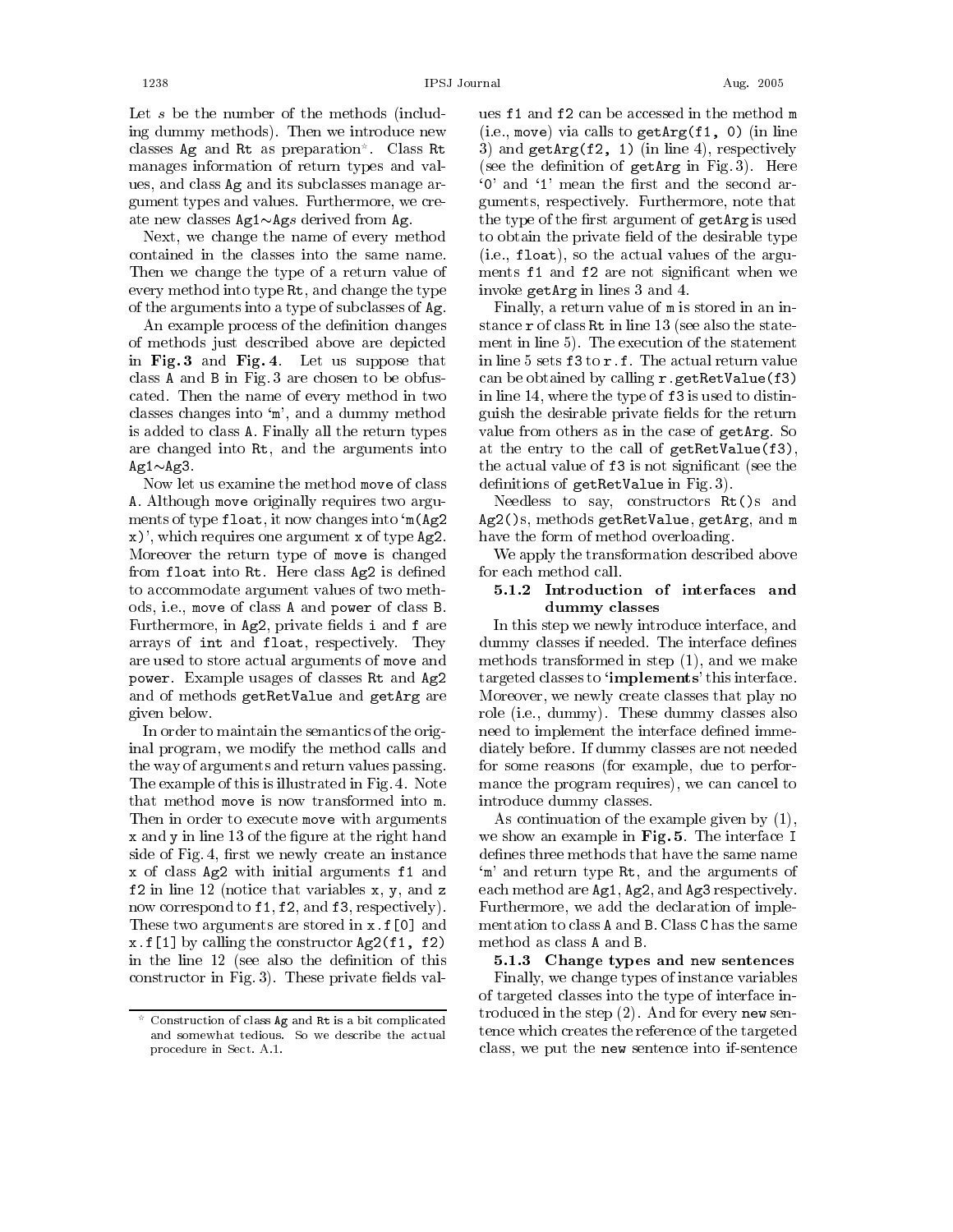

 $\mathbf{Fig. 3}$  Change definitions of methods

 \*  - - . The contract of the contract of the contract of the contract of the contract of the contract of the contract of the contract of the contract of the contract of the contract of the contract of the contract of the contract (/(0 1"% /0 /0"12% "
 - - $\mathbf{A}$  , and  $\mathbf{A}$  , and  $\mathbf{A}$  , and  $\mathbf{A}$  , and  $\mathbf{A}$  , and  $\mathbf{A}$  , and  $\mathbf{A}$  , and  $\mathbf{A}$  $\overline{\mathbf{A}}$  , and  $\overline{\mathbf{A}}$  , and  $\overline{\mathbf{A}}$  , and  $\overline{\mathbf{A}}$  , and  $\overline{\mathbf{A}}$  , and  $\overline{\mathbf{A}}$  , and  $\overline{\mathbf{A}}$  , and  $\overline{\mathbf{A}}$  , and  $\overline{\mathbf{A}}$  , and  $\overline{\mathbf{A}}$  , and  $\overline{\mathbf{A}}$  , and  $\overline{\mathbf{A}}$  , and  $\overline{\$ Æ
- - - - - Æ
- - and the contract of the contract of the contract of the contract of the contract of the contract of the contract of the contract of the contract of the contract of the contract of the contract of the contract of the contra - 

-  $\blacksquare$  . The contract of the contract of the contract of the contract of the contract of the contract of the contract of the contract of the contract of the contract of the contract of the contract of the contract of the - - \*  -  
 - -

#### $\frac{1}{2}$   $\frac{1}{2}$   $\frac{1}{2}$   $\frac{1}{2}$   $\frac{1}{2}$   $\frac{1}{2}$   $\frac{1}{2}$   $\frac{1}{2}$   $\frac{1}{2}$   $\frac{1}{2}$   $\frac{1}{2}$   $\frac{1}{2}$   $\frac{1}{2}$   $\frac{1}{2}$   $\frac{1}{2}$   $\frac{1}{2}$   $\frac{1}{2}$   $\frac{1}{2}$   $\frac{1}{2}$   $\frac{1}{2}$   $\frac{1}{2}$   $\frac{1}{2}$

 -  - 
- -  -) - 그 사람들은 아이들은 아이들의 사람들은 아이들의 사람들은 아이들의 사람들은 아이들의 사람들은 아이들의 사람들을 만들어 있다. 그 사람들은 아이들의 사람들은 아이들의 사람들의 사람들의 사람들이 아   - - 
  -

#### $\bullet$ ,  $\bullet$   $\bullet$  ...,  $\bullet$ ,  $\bullet$ ,  $\bullet$ ,  $\bullet$ ,  $\bullet$ ,  $\bullet$ ,  $\bullet$ ,  $\bullet$ ,  $\bullet$ ,  $\bullet$ ,  $\bullet$ ,  $\bullet$ ,  $\bullet$ ,  $\bullet$ ,  $\bullet$ ,  $\bullet$ ,  $\bullet$ ,  $\bullet$ ,  $\bullet$ ,  $\bullet$ ,  $\bullet$ ,  $\bullet$ ,  $\bullet$ ,  $\bullet$ ,  $\bullet$ ,  $\bullet$ ,  $\bullet$ ,  $\bullet$ ,  $\bullet$ ,  $\bullet$ ,  $\bullet$ ,  $\bullet$ ,  $\bullet$ ,  $\$

 $\mathbf{u} = \mathbf{u} + \mathbf{v}$  , and a set of  $\mathbf{u} = \mathbf{u} + \mathbf{v}$  , and the set of  $\mathbf{u} = \mathbf{u} + \mathbf{v}$  , and the set of  $\mathbf{u} = \mathbf{u} + \mathbf{v}$  , and the set of  $\mathbf{u} = \mathbf{u} + \mathbf{v}$  , we set of  $\mathbf{u} = \mathbf{u} + \mathbf{v}$  , we - - - - --  $\sim$   $\sim$  -  $\sim$  -  $\sim$  -  $\sim$  -  $\sim$  -  $\sim$  -  $\sim$  -  $\sim$  -  $\sim$  -  $\sim$  -  $\sim$  -  $\sim$  -  $\sim$  -  $\sim$  -  $\sim$  -  $\sim$  -  $\sim$  -  $\sim$  -  $\sim$  -  $\sim$  -  $\sim$  -  $\sim$  -  $\sim$  -  $\sim$  -  $\sim$  -  $\sim$  -  $\sim$  -  $\sim$  -  $\sim$  -  $\sim$  -  $\sim$  -!
- 7 - - -- - 
- - -

> . / 
>   and the contract of the contract of the contract of the contract of the contract of the contract of the contract of the contract of the contract of the contract of the contract of the contract of the contract of the contra -  - -  - 4 . -

This will be discussed in Sect. 6 in more details.  $\,$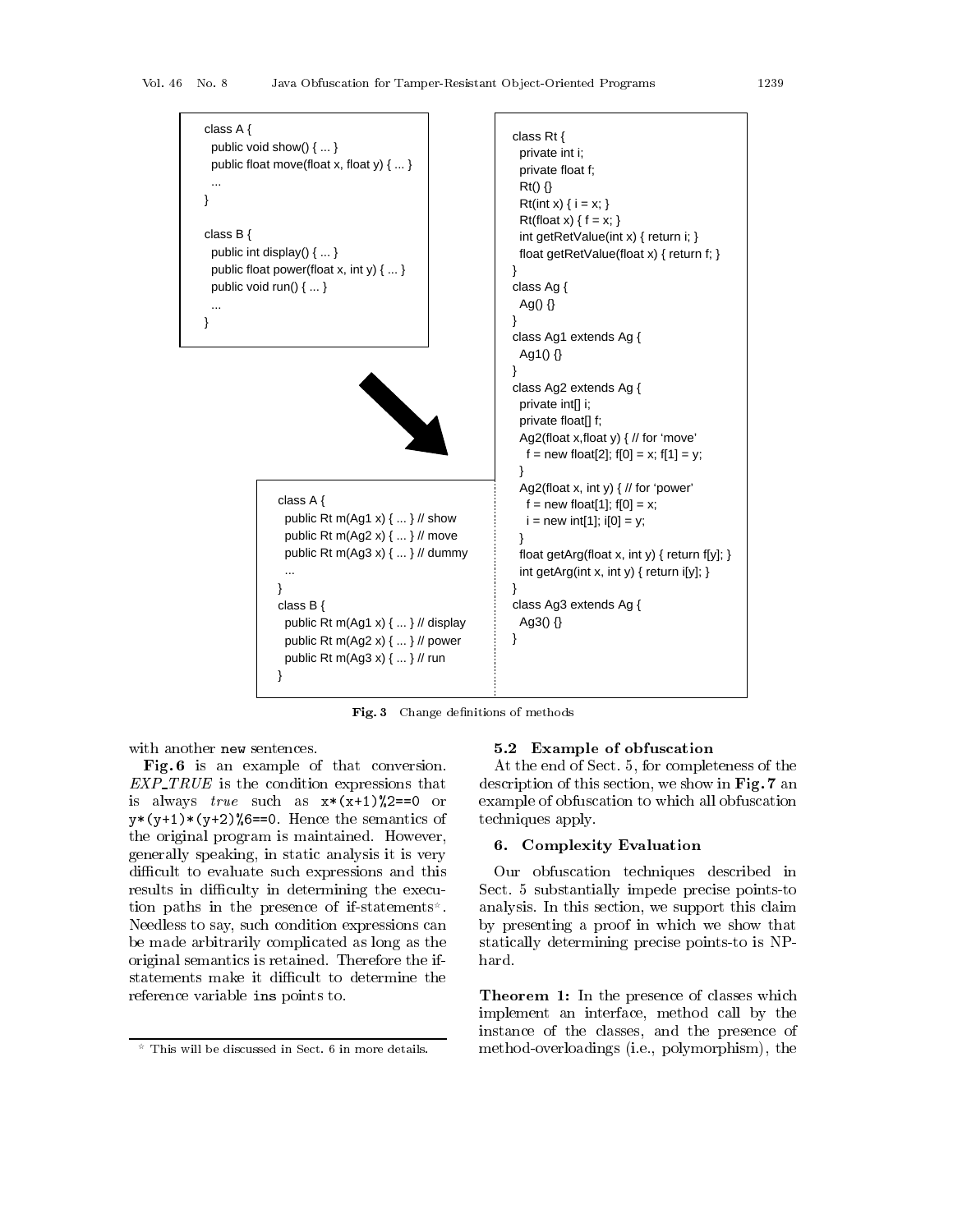

 $\operatorname{Fig. 4}$  Modify methods and method call  $\mathbf{s}$  and  $\mathbf{s}$ 



**Fig. 7** Example of Obfuscation

  -  - - - -  $\mathbf{A}$  $\blacksquare$  . The set of the set of the set of the set of the set of the set of the set of the set of the set of the set of the set of the set of the set of the set of the set of the set of the set of the set of the set of the

executable. This assumption is commonly found der the assumption that all execution paths are in the literature and is often called 'meet over all paths'<sup>19)</sup>. For further backgrounds behind the way of this proof, see 17), for example.

Here static analysis of a program is conducted un-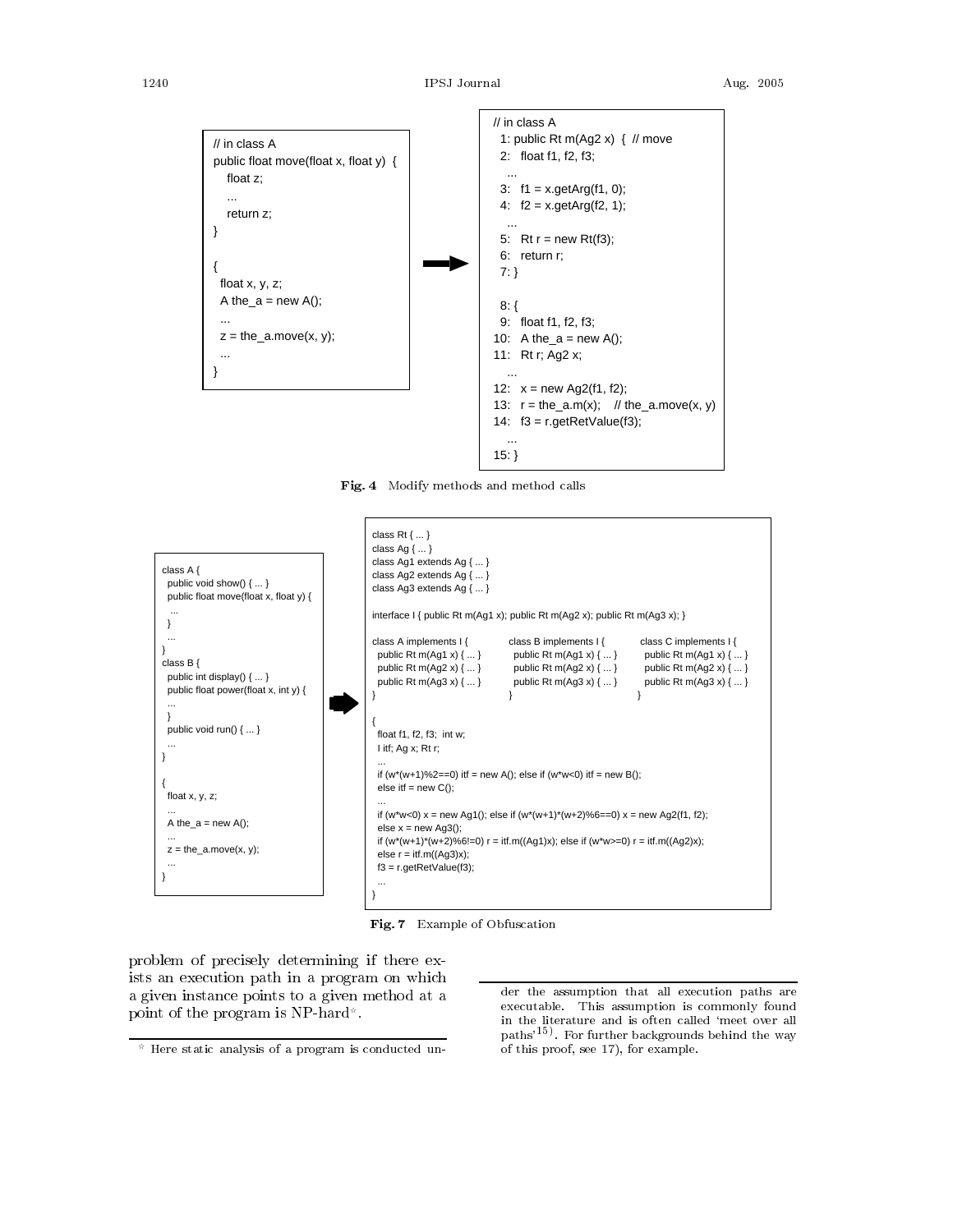

 ${\bf Fig. 5}$  Definition of new Interfaces and Classes



 ${\bf Fig. 6}$  – Change Types and new sentences

**Proof:** The proof of Theorem 1 is by requetion from the 5-SA1 problem  $\sim$  for a m  $\wedge_{i=1}$   $\vee_{i,1}$   $\vee$   $\vee_{i,2}$   $\vee$   $\vee$   $\vee$ <sub>1</sub>,3) with propositional variables  $\qquad \bullet$  O  $\binom{0}{1}, \binom{2}{2}, \cdots, \binom{m}{m}$ , where  $\binom{n}{l}$  is a heatan and is on - - -  4, . \*  $\mathbf{r}$  and  $\mathbf{r}$  is a set to  $\mathbf{r}$  and  $\mathbf{r}$  is  $\mathbf{r}$  . The set of  $\mathbf{r}$ results and the second contract of the second contract of the second contract of the second contract of the second contract of the second contract of the second contract of the second contract of the second contract of the  $\mathbf{r} = \mathbf{r} \cdot \mathbf{r}$ - Los Companys and the company of the company of the company of the company of the company of the company of the company of the company of the company of the company of the company of the company of the company of the comp - - - - - 
 - <sup>3</sup> 3" - - -  $\blacksquare$  . The set of the set of the set of the set of the set of the set of the set of the set of the set of the set of the set of the set of the set of the set of the set of the set of the set of the set of the set of the and the contract of the contract of the contract of the contract of the contract of the contract of the contract of the contract of the contract of the contract of the contract of the contract of the contract of the contra - -- -  - - - - 3" and L3 then encode in the points-to relationship \_\_\_\_\_ and \_\_\_\_\_\_\_\_\_\_\_\_\_\_\_\_\_\_\_\_\_\_ <u>and a set of the set of the set of the set of the set of the set of the set of the set of the set of the set of the set of the set of the set of the set of the set of the set of the set of the set of the set of the set of</u> If om the path to L2 satisfies  $\bigwedge_{i=1}^{n} (i, 1 \vee i, 2 \vee i, 3)$ .

 - - - - - - - - - - - -  3 - 3" ) -  $\mathbf{a}$  . The contract of the contract of the contract of the contract of the contract of the contract of the contract of the contract of the contract of the contract of the contract of the contract of the contract of th - - - - - - 
- -

Now consider the path from L2 to L3. If - - - -  -  3 - 3" and the state of the state of the state of the state of the state of the state of the state of the state of the - The contract of the contract of the contract of the contract of the contract of the contract of the contract of the contract of the contract of the contract of the contract of the contract of the contract of the contract  3" - - \* - - - - - - b\_true at L3. However if the formula is unsatis-\$ - - - - 4- -- -. - - -  $\cdots$  - - - - - - - - - - - - -  $\cdots$  ,  $\iota, \iota$  ,  $\iota, \iota$  ,  $\iota, \iota$  ,  $\iota, \iota$ to **b\_false**. Because every path from L2 to L3  $\mathbf{A}$ 

if (-) 
$$
c = c
$$
 and  $(l_{i,1})$   
else if (-)  $c = c$  and  $(l_{i,2})$ 

 -

c must point to **b\_false** on all paths to L3 and - - - - \*  1 !\* 
 - -   $\Box$ \* , - 
- - 

#### $\cdots$   $\cdots$   $\cdots$   $\cdots$   $\cdots$

 - 
- - -  - The state of the state of the state of the state of the state of the state of the state of the state of the state of the state of the state of the state of the state of the state of the state of the state of the state of is, zip (compression), decompress (lzw\_j decom- . 22\* 42 - 2 \*  . F(8 4 - -. AG7 4 
-.

-  - 
 3

- +
- - !
 7, \*  - 4
 -.  -  $\blacksquare$  . The contract of the contract of the contract of the contract of the contract of the contract of the contract of the contract of the contract of the contract of the contract of the contract of the contract of the -
	- branches at most.

 -  -  -  $\mathbf{A}$  and  $\mathbf{A}$  and  $\mathbf{A}$  and  $\mathbf{A}$  and  $\mathbf{A}$  and  $\mathbf{A}$  and  $\mathbf{A}$  and  $\mathbf{A}$  and  $\mathbf{A}$  and  $\mathbf{A}$  and  $\mathbf{A}$  and  $\mathbf{A}$  and  $\mathbf{A}$  and  $\mathbf{A}$  and  $\mathbf{A}$  and  $\mathbf{A}$  and  $\mathbf{A}$  and .
 - - 
 - -  $\mathcal{A}$  and a set of  $\mathcal{A}$  and a set of  $\mathcal{A}$  and a set of  $\mathcal{A}$  and  $\mathcal{A}$  are the set of  $\mathcal{A}$ case and the contract of the contract of the contract of the contract of the contract of the contract of the contract of the contract of the contract of the contract of the contract of the contract of the contract of the c  $\mathbf{M}$  . The contract of  $\mathbf{M}$  is a set of  $\mathbf{M}$  is a set of  $\mathbf{M}$  is a set of  $\mathbf{M}$  is a set of  $\mathbf{M}$  is a set of  $\mathbf{M}$  is a set of  $\mathbf{M}$  is a set of  $\mathbf{M}$  is a set of  $\mathbf{M}$  is a set of  $\mathbf{$  $\mathbf{C}$  and  $\mathbf{C}$  . The contract of the contract of the contract of the contract of the contract of the contract of the contract of the contract of the contract of the contract of the contract of the contract of the c  - C< - -

 
 ,H9 0HH - - - - #- 
- + - -  $\mathbf{r}$  and  $\mathbf{r}$  and  $\mathbf{r}$  and  $\mathbf{r}$  are the set of the set of the set of the set of the set of the set of the set of the set of the set of the set of the set of the set of the set of the set of the set of the  $\mathbf{A}$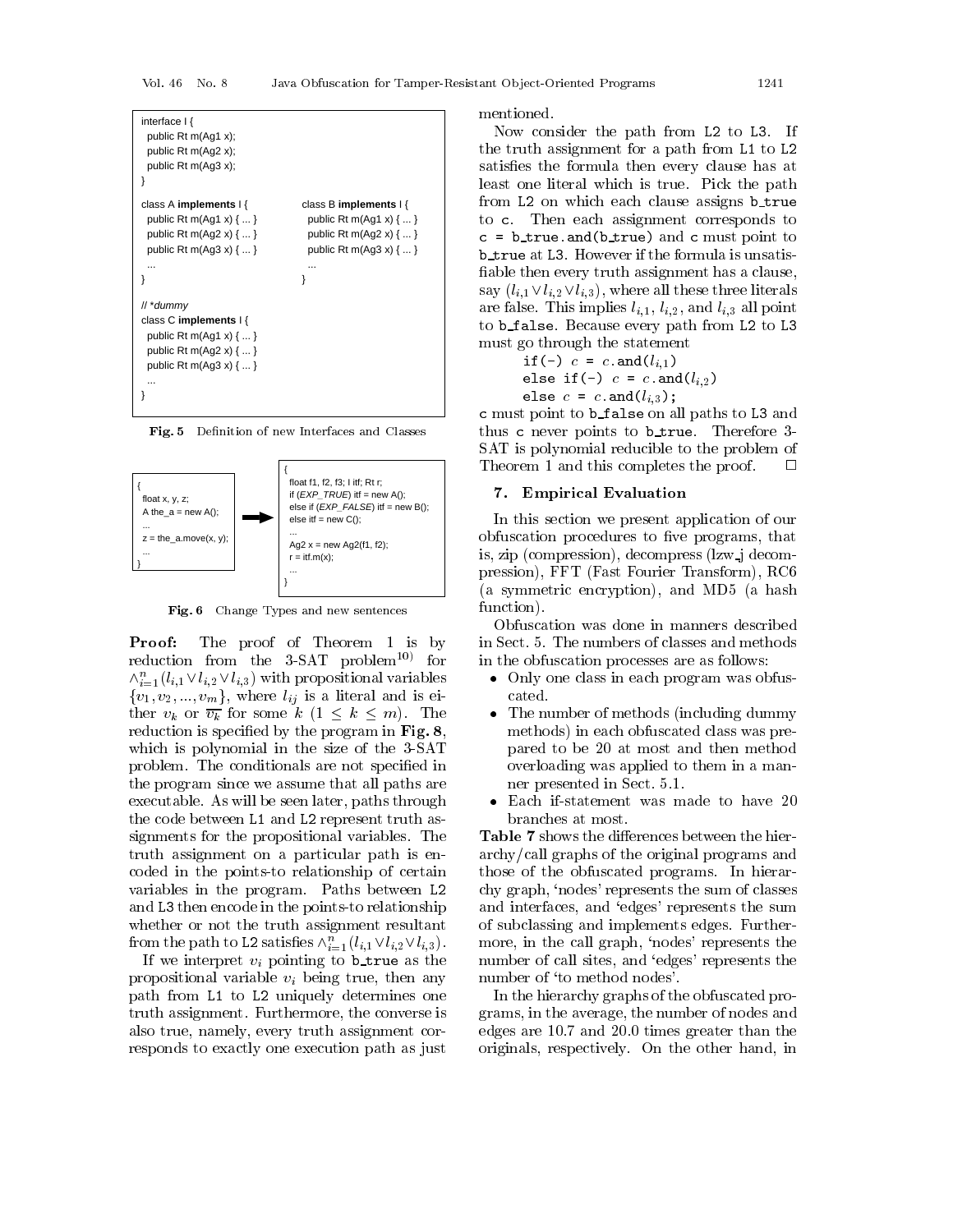```
interface Bool \{public Bool and (Bool arg);
class True implements Bool \{public Bool and (Bool arg) { return arg; }
class False implements Bool {
     public Bool and (Bool arg) { return this; }
\mathcal{E}class theorem {
     Bool b_true, b_false;
     Bool c:
     void var (Bool v_1, Bool \overline{v_1}) {
          if(-) var(v_1, \overline{v_1}), b_true, b_false);
          else var(v_1, \overline{v_1}, b_{1}) betalse, betrue);
     \mathcal{E}void var (Bool v_1, Bool \overline{v_1}, Bool v_2, Bool \overline{v_2}) {
          if(-) var(v_1, \overline{v_1}, v_2, \overline{v_2}, b_true, b_false);
          else var(v_1, \overline{v_1}, v_2, \overline{v_2}, b false, b_true);
     void var (Bool v_1, Bool \overline{v_1}, Bool v_2, Bool \overline{v_2}, ... Bool v_m, Bool \overline{v_m}) {
L2/* The code below will create a \langle c, b\_true \rangle points-to
              iff the truth assignment from above makes the formula true */
          if(-) c = l_{1,1} else if(-) c = l_{1,2} else c = l_{1,3};
          if(-) c = c and (l_{2,1}) else if(-) c = c and (l_{2,2}) else c = c and (l_{2,3});
          if(-) c = c.and(l_{n,1}) else if(-) c = c.and(l_{n,2}) else c = c.and(l_{n,3});
L3:}
     public theorem() {
          b_true = new True();
          b-false = new False():
L1:
          if(-) var(b_true, b_false); else var(b_false, b_true);
     public static void main(String[] args) {
          new theorem();
}
```
Fig. 8 3-SAT solution iff  $\langle c, b$ \_true) in Interprocedural Points-to Analysis

the call graphs of the obfuscated programs, the number of nodes and edges are 4.4 and 18.5 times greater than the originals, respectively. Furthermore, we can see that in the average one call site has more than 4.2 candidates of methods. These results give a good evidence that precision of analysis is much reduced by our obfuscation techniques.

1242

We have evaluated performance degradation due to the obfuscation, as indicated in Table 7. The experiments were conducted on a Windows XP machine with Pentium 4 1.80GHz and 768MB memory. Programs were compiled and executed by Java version 1.4.2.06. Each execution time was the average of 1000 times execution. The average rate of execution times of

obfuscated programs over the original programs is 1.43, which is not so great as the rise in source codes  $(5.32)$  or class files  $(10.3)$ . Therefore, our obfuscation techniques do not decrease performance so much.

These are results of applying our obfuscation procedures once. If needed we can apply the procedures two or more times, then it will provide further obfuscated programs.

#### 8. Discussion

So far we have presented our proposed obfuscation techniques in Sect. 5 and theoretical analysis in Sect. 6. Furthermore, we have demonstrated the effectiveness and usefulness of our approaches by experimental evaluation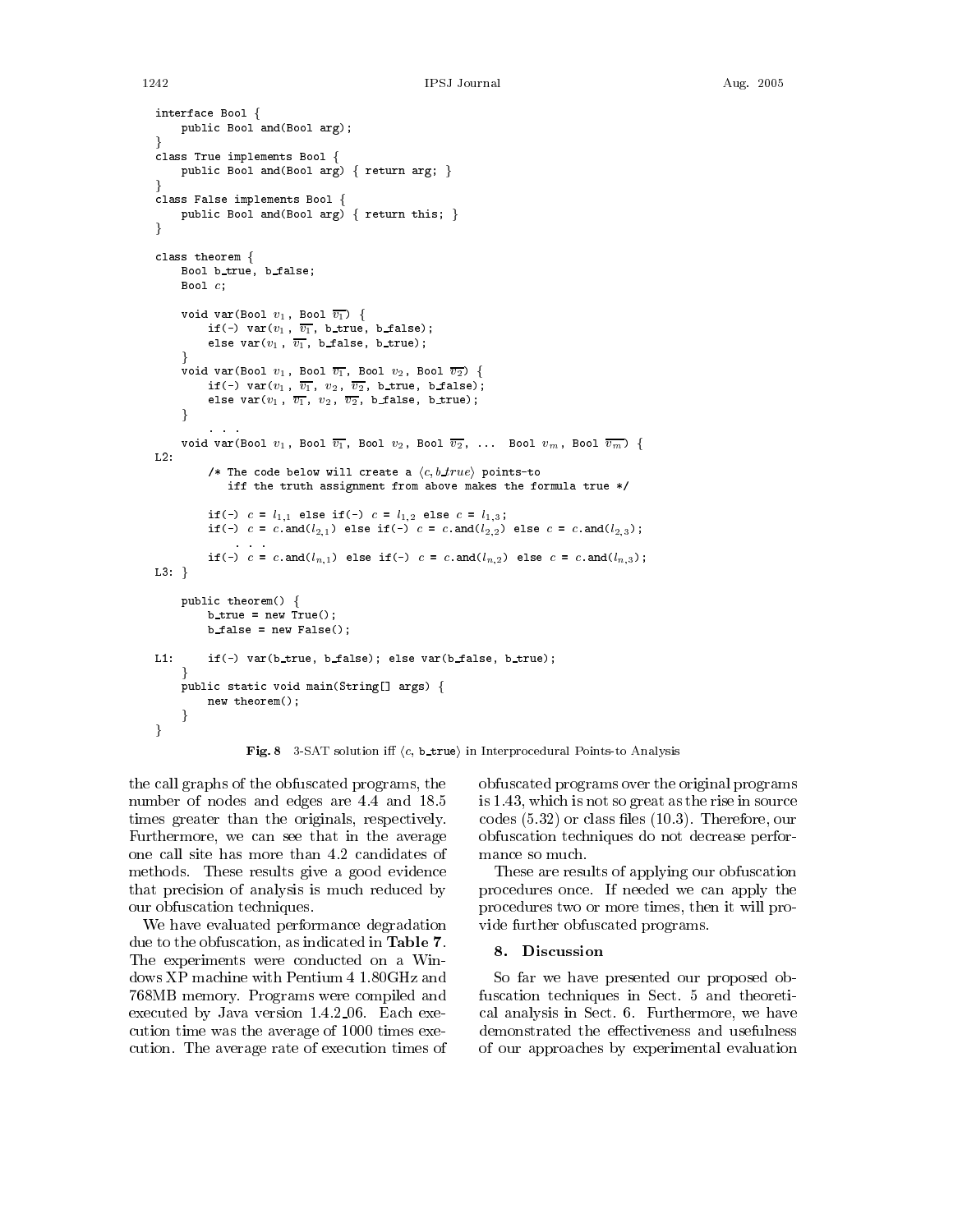| program    |            |                      | Before Ob-     | After<br>Op- | ratio |
|------------|------------|----------------------|----------------|--------------|-------|
|            |            |                      | fuscation      | fuscation    |       |
|            | Hierarchy  | nodes                | 3              | 46           | 15.3  |
| zip        | Graph      | edges                | $\overline{2}$ | 65           | 32.5  |
|            | Call Graph | nodes (Call site)    | 37             | 163          | 4.4   |
|            |            | edges                | 37             | 183          | 4.96  |
|            | Hierarchy  | nodes                | $\overline{4}$ | 48           | 12.0  |
| decompress | Graph      | edges                | 3              | 67           | 22.3  |
|            | Call Graph | Call site)<br>nodes  | 41             | 160          | 3.9   |
|            |            | $_{\rm edges}$       | 41             | 1160         | 28.3  |
|            | Hierarchy  | nodes                | 5              | 48           | 9.6   |
| <b>FFT</b> | Graph      | edges                | 4              | 67           | 16.8  |
|            | Call Graph | Call site)<br>nodes  | 47             | 174          | 3.7   |
|            |            | edges                | 49             | 216          | 4.41  |
|            | Hierarchy  | nodes                | 5              | 48           | 9.6   |
| RC6        | Graph      | edges                | 4              | 68           | 17.0  |
|            | Call Graph | (Call site)<br>nodes | 26             | 125          | 4.81  |
|            |            | $_{\rm edges}$       | 26             | 860          | 33.1  |
|            | Hierarchy  | nodes                | 7              | 50           | 7.14  |
|            | Graph      | edges                | 6              | 69           | 11.5  |
| MD5        | Call Graph | (Call site)<br>nodes | 208            | 1044         | 5.02  |
|            |            | edges                | 212            | 4648         | 21.9  |

Table 1 Change of hierarchy and call graphs

Table 2 Change of program size and execution time

| program    |                      |                      | Before Ob-<br>fuscation | After<br>O <sub>b</sub><br>fuscation | ratio |
|------------|----------------------|----------------------|-------------------------|--------------------------------------|-------|
| zip        | program size         | source [lines]       | 102                     | 887                                  | 8.7   |
|            |                      | class file   byte    | 2727                    | 44154                                | 16.19 |
|            | execution time [sec] |                      | 0.00558                 | 0.00566                              | 1.01  |
| decompress | program size         | source [lines]       | 143                     | 965                                  | 6.75  |
|            |                      | class file [byte]    | 3641                    | 41276                                | 11.3  |
|            |                      | execution time  sec  | 0.0087                  | 0.0204                               | 2.34  |
| FFT        | program size         | source [lines]       | 250                     | 1032                                 | 4.13  |
|            |                      | class file [byte]    | 4638                    | 44900                                | 9.68  |
|            |                      | execution time sec   | 0.0017                  | 0.0018                               | 1.06  |
| RC6        | program size         | source [lines]       | 578                     | 1465                                 | 2.53  |
|            |                      | class file  <br>byte | 7149                    | 51018                                | 7.14  |
|            | execution time [sec] |                      | 0.0071                  | 0.0118                               | 1.66  |
| MD5        | program size         | source lines         | 774                     | 3505                                 | 4.53  |
|            |                      | class file   byte    | 11567                   | 84801                                | 7.33  |
|            | execution time [sec] |                      | 0.191                   | 0.211                                | 1.10  |

in Sect. 7.

In this section, for a summarization purpose, we show by examples why our obfuscation techniques obstruct points-to analysis considerably.

First of all, remember that as the numbers of references and variables of the same type as the references increase, static analysis becomes more difficult, as mentioned in Sect. 3. Moreover, as the number of execution paths due to possible combination of if-branches increases, the analysis also becomes more difficult.

Our obfuscation techniques force methods to be called in a polymorphic way. For example, let us consider Fig. 3. In the figure, the method m now potentially points to show, move, display, power, or dummy. Furthermore, by introduction of interfaces and dummy classes, many classes 'implements' an interface. The interface I in Fig. 5, for example, is possibly implemented by classes A, B, or C.

Now let us look at Fig. 6. The interface itf can be implemented by A, B, or C. Furthermore, statement ' $\mathbf{r} = \text{itr.m(x)}$ ; is a polymorphic method call. At this stage our obfuscation techniques newly introduce if-statements with many branches. Notice that it is significantly difficult to determine realizable execution paths in the presence of if-statements, as discussed in Sect. 3. Therefore, in Fig. 6, it becomes much difficult for points-to analysis to determine which method, i.e., one of six methods just presented, is actually called in  $\text{it.f.m}(x)$ ; This is the intuitive reason why our obfuscation techniques hinders points-to analysis remarkably.

We have succeeded in providing a theoretical basis for the difficulty of static analysis of the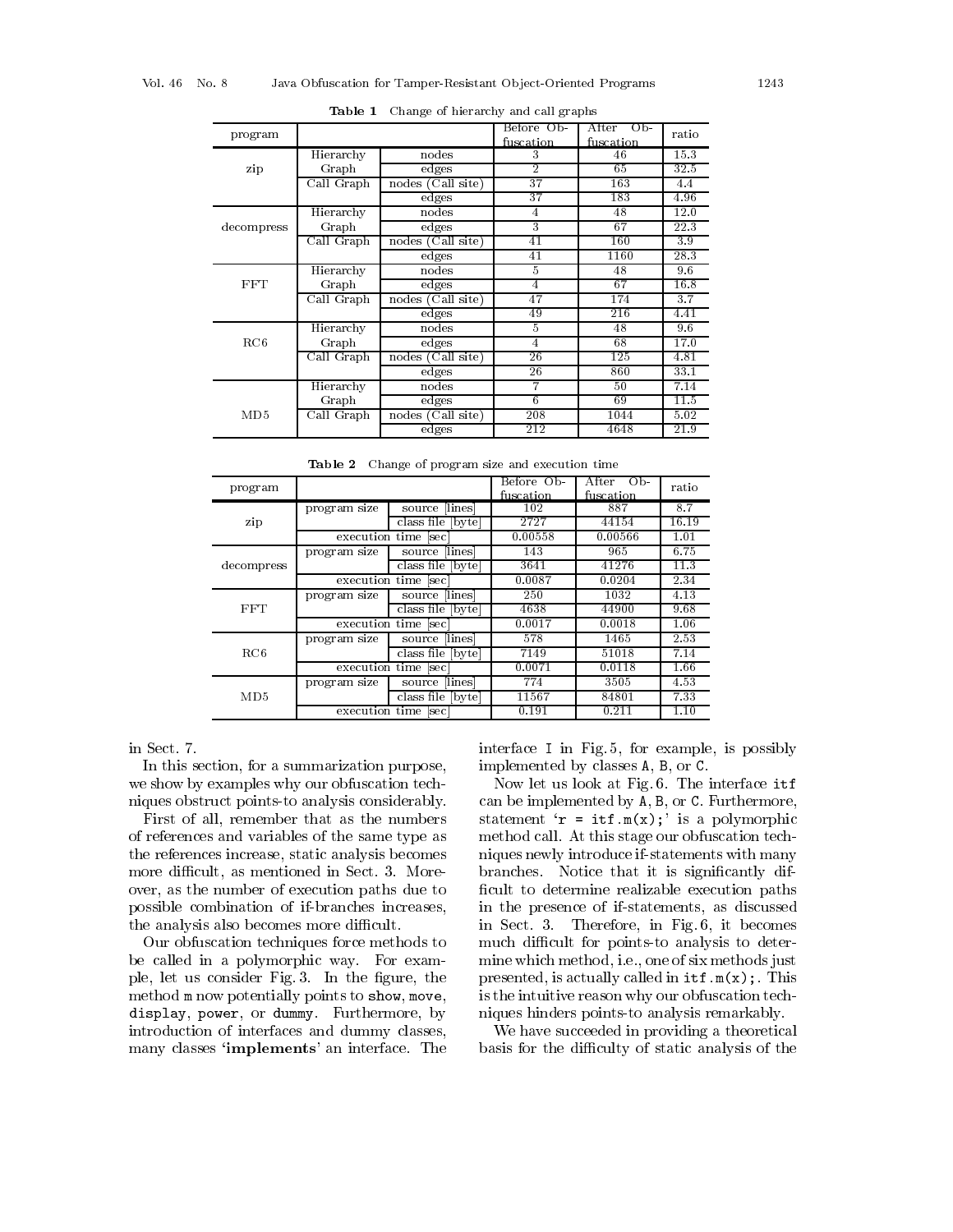obfuscated programs. However, from the practical viewpoint, we would have to consider some kind of attacks. For example, as in previous obfuscation techniques<sup>7</sup>, our proposed techniques also depend on 'always-true' conditions such as  $i*(i+1)\%2 == 0$ , which are well-known as 'opaque' conditions<sup>7</sup>),<sup>8</sup>. Since the opaques look somewhat peculiar, if they are found by an attacker, then they might facilitate the analysis of the attacker. However, Collberg and others extensively have studied various techniques to make it harder to analyze the opaques<sup>8)</sup> and so we can take advantage of such techniques to obstruct the attacks mounted on our opaque conditions.

#### 9. Conclusion

In Java programs it is difficult to protect intellectual property rights and secret information in untrusted environments, since they are easy to decompile and reverse engineer. Consequently realization of software obfuscation be comes increasingly important. Unfortunately previous software obfuscation techniques share a major drawback that they do not have a theoretical basis and thus it is unclear how effective they are. Therefore we have proposed new software obfuscation techniques for Java in this paper. Our obfuscation techniques take advantage of features of object-oriented languages, and they drastically reduce the precision of pointsto analysis of the programs. We have shown that determining precise points-to analysis in obfuscated programs is NP-hard and the fact provides a theoretical basis for our obfuscation techniques. Furthermore, it is fairly easy to apply our obfuscation techniques to other objectoriented languages such as  $C_{++}$ . The empirical results show that the precision of analysis is reduced and the structure of graphs of obfuscated programs are made more complicated than original ones. They imply the effectiveness of our obfuscation approaches.

Acknowledgments This research is conducted as a program for the "Fostering Talent in Emergent Research Fields" in Special Coordination Funds for Promoting Science and Technology by Ministry of Education, Culture, Sports, Science and Technology, and is partially supported by Grant-in-Aid for Exploratory Research, 16650011, 2004.

#### References

- 1) Aho, A. V., Sethi, R. and Ullman, J. D.: Compilers: Principles, Techniques and Tools, Addison-Wesley (1986).
- 2) Akai, K. and Matsumoto, T.: An Evaluation Model of Tamper Resistant Software, Computer Security Symposium (CSS 2004), pp.  $253 - 258$  (2004).
- 3) Arnold, K., Gosling, J. and Holmes, D.: The Java Programming Language, Addison-Wesley, 3rd edition (2000).
- 4) Aucsmith, D.: Tamper resistant software: An implementation, Information Hiding: First International Workshop (Anderson, R. J.(ed.)), Lecture Notes in Computer Science, Vol. 1174, Springer-Verlag, pp. 317-333 (1996).
- 5) Chatterjee, R., Ryder, B. G. and Landi, W. Complexity of Points-To Analysis of Java in the Presence of Exceptions, IEEE Transactions on *Software Engineering*, Vol. 27, No. 6, pp. 481- $512(2001).$
- 6) Chow, S., Gu, Y., Johnson, H. and Zakharov, V. A.: An Approach to the Obfuscation of Control-Flow of Sequential Computer Programs, 4th International Conference on Information Security (ISC 2001) (Davida, G. I. and Frankel, Y.(eds.)), Lecture Notes in Computer Science, Vol. 2200, Springer-Verlag, pp.  $144 - 155$   $(2001)$ .
- 7) Collberg, C., Thomborson, C. and Low, D.: A Taxonomy of Obfuscating Transformations, Technical Report 148, Department of Computer Science, the University of Auckland, Auckland, New Zealand (1997).
- 8) Collberg, C., Thomborson, C. and Low, D.: Manufacturing Cheap, Resilient, and Stealthy Opaque Constructs, Proceedings of the 25th ACM SIGPLAN-SIGACT Symposium on Principles of Programming Languages  $(POPL)$ , pp. 184-196 (1998).
- 9) Fukushima, K., Kiyomoto, S. and Tanaka, T.: Program Obfuscation Scheme by Encoding Variables, Computer Security Symposium (CSS  $2004$ , pp. 247-252 (2004).
- 10) Garey, M. R. and Johnson, D. S.: Computers and Intractability  $- A$  Guide to the Theory of  $\emph{NP-completeness}$ , W. H. Freeman and Co.  $(1979).$
- 11) Goto, H., Mambo, M., Shizuya, H. and Watanabe, Y.: Evaluation of Tamper-Resistant Software Deviating from Structured Programming Rules, Information Security and Privacy: Sixth Australasian Conference on Information Security and Privacy, ACISP 2001, Lecture Notes in Computer Science, Vol.2119, Springer-Verlag, pp. 145-158 (2001).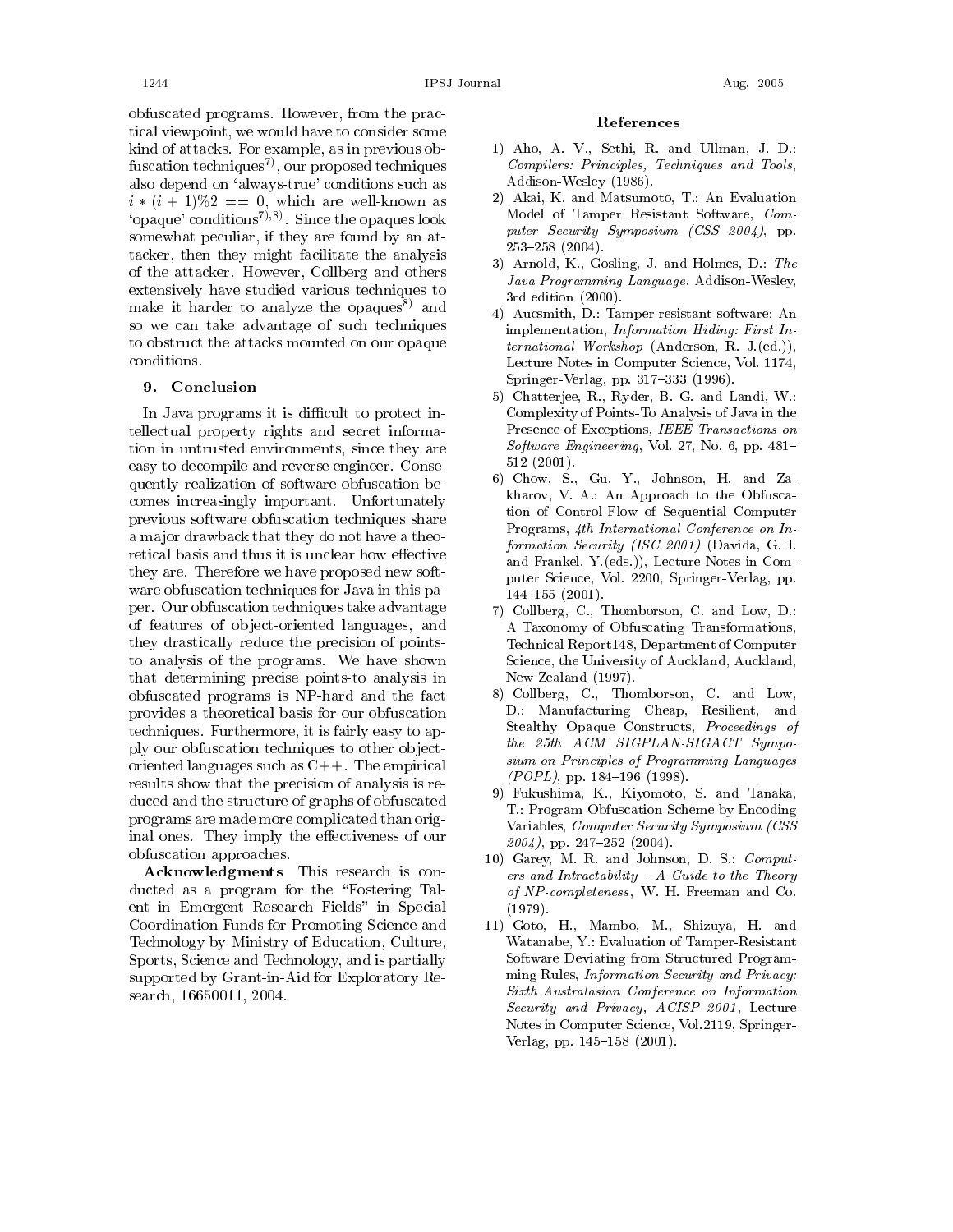Vol  $46$  No  $8$ 

- 12) Hohl, F.: Time Limited Blackbox Security: Protecting Mobile Agents from Malicious Hosts, Mobile Agents Security (Vigna, G.(ed.)), Lecture Notes in Computer Science, Vol. 1419, Springer-Verlag, pp. 92-113 (1998).
- 13) Kuwahara, J. and Matsumoto, T.: A Method of Constructing Tamper-Resistant Java Classfiles, Symposium on Cryptography and Information Security (SCIS 2000), p. D10 (2000).
- 14) Mambo, M., Murayama, T. and Okamoto, E.: A Tentative Approach to Constructing Tamper-Resistant Software, New Security Paradigm Workshop, pp. 23-33 (1997).
- 15) Marlowe, T. J. and Ryder, B. G.: Properties of Data Flow Frameworks: A Unified Model, Acta Informatica, Vol. 28, No. 2, pp. 121-163 (1990).
- 16) Monden, A., Takada, Y. and Torii, H.: Methods for Scrambling Programs Containing Loops, IEICE Transactions on Fundamentals, Vol. J80-D-I, No. 7, pp. 664-652 (1997).
- 17) Myers, E.W.: A Precise Inter-Procedural Data Flow Algorithm, Conference record of the 8th ACM Symposium on Principles of Programming Languages (POPL), pp. 219-230 (1981).
- 18) Ogiso, T., Sakabe, Y., Soshi, M. and Miyaji, A.: Software Tamper Resistance Based on the Difficulty of Interprocedural Analysis, The Third International Workshop on Information Security Applications (WISA 2002), pp. 437- $452(2002)$ .
- 19) Ogiso, T., Sakabe, Y., Soshi, M. and Miyaji, A.: Software Obfuscation on a Theoretical Basis and its Implementation, IEICE Transactions on Fundamentals, Vol. E86-A, No. 1, pp.  $176 - 186$  (2003).
- 20) Ramalingam, G.: The undecidability of aliasing, ACM Transactions on Programming Languages and Systems, Vol. 16, No. 5, pp. 1467-1471 (1994).
- 21) Sosonkin, M., Naumovich, G. and Memon, N.: Obfuscation of Design Intent in Object-Oriented Applications, Proceedings of the ACM Workshop on Digital Rights Management, pp.  $142 - 153$  (2003).
- 22) Tyma, P. M.: Method for renaming identifiers of a computer program, United States Patent, No. 6,102,966, Assignee: PreEmptive Solutions, Inc.  $(2000)$ .
- 23) Wang, C., Hill, J., Knight, J. and Davidson, J.: Software Tamper Resistance: Obstructing Static Analysis of Programs, Technical Report CS-2000-12, Department of Computer Science, University of Virginia (2000).

#### Appendix

### A.1 Construction of argument class Ag and return value class Rt

In this appendix, we describe a procedure to construct argument class Ag and return value class Rt. The procedure presented here is actually used in experimental obfuscation programs in Sect. 7.

- $(1)$ First of all, choose multiple classes to be obfuscated. The chosen classes are denoted by  $A_1, ..., A_n$ . Furthermore,  $OA_i$ denotes the class obtained by obfuscating  $A_i$   $(1 \leq i \leq n)$ .
- $(2)$ Let  $m_i$  be the number of methods defined in  $A_i$   $(1 \leq i \leq n)$ . Furthermore, let us suppose that  $m = \max\{m_1, m_2, ..., m_n\}.$ Now we arbitrarily determine  $s > m$ , which is the number of methods to be obfuscated.  $s - m_i$  means the number of dummy methods to be introduced in  $OA_i$  $(1 \le i \le n).$
- $(3)$ Compose dummy methods. We can define arbitrary dummy methods if they do not interfere with any methods in the program. As a result, each class has s methods including dummy methods.
- $(4)$ In order to express the types of return values of methods of  $OA_i$   $(1 \leq i \leq n)$  in one type, we introduce an Rt class. An Rt class is structured in the following way:
	- Each field variable of Rt corresponds to a distinct type of return values of the methods and stores a return value of the type. For example, let us look at Rt in Fig. 3. Private field variable *i* corresponds to the return values of display. Similarly, f corresponds to move or power. The types of return values of show and run are void, so that they do not have corresponding fields in Rt.
	- Each constructor of Rt is introduced to set a return value of a distinct type. In Fig. 3, constructor Rt(float f) corresponds to return values of move and power.
	- getRetValue is used to retrieve a re- $\bullet$ turn value of a distinct type. The type of an argument of getRetValue determines a return value of a desirable type. For example, in Fig. 3, if you want to get a return value of type float for move or power, call